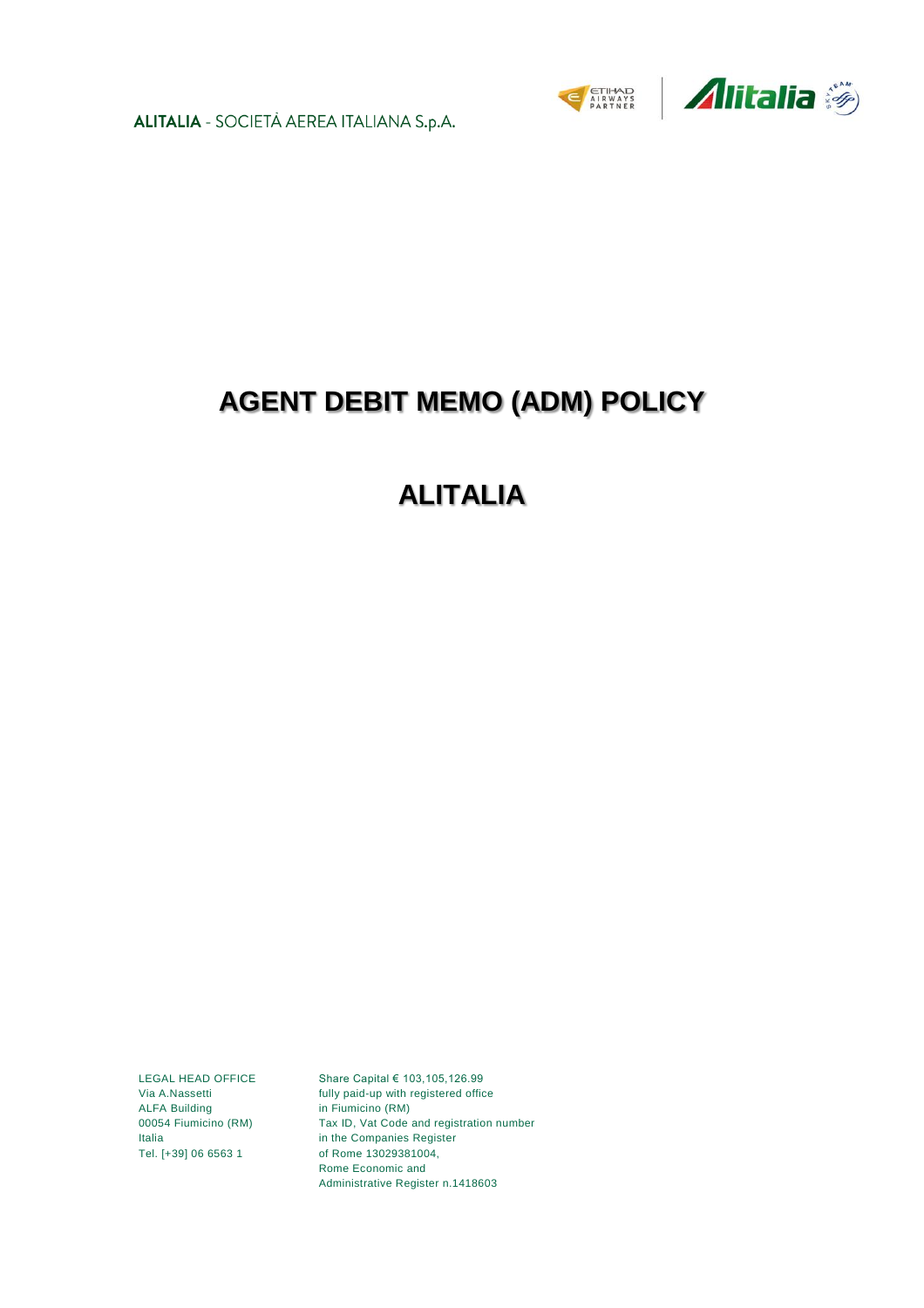# **ALITALIA AGENCY DEBIT MEMO (ADM) POLICY**

# **Revision date June 1 st , 2016**

### Dear Agent

With this document ALITALIA (from now on referred to as *the Carrier*) publishes the updated policy on AGENCY DEBIT MEMO (ADM), with reference to the provisions of IATA Resolutions 850m and 818g dated 01 June 2014.

This notice replaces any previous one with effect from June 1<sup>st</sup>, 2016

# **PREAMBLE**

We remind that the Agent is responsible for the proper issuance of tickets, in compliance with tariffs, rules, general conditions of carriage and instructions provided by the Carrier. Travel Agent obligations are described in IATA Resolution 824.

The Agent is asked to inform passengers that the Carrier reserves the right to make inspections concerning the use of Traffic Documents and to demand, if needed, the payment of the difference between the fare paid and the applicable one. In case of refusal, the boarding may be denied.

The Agent should also inform passengers that the Carrier will honour every flight coupon only when correctly used, following the right sequence and from the point of origin as per fare calculation shown on the ticket, as specified by the applicable Carrier's General Conditions of Carriage in effect at the time of ticket issuance. Therefore, any irregular use of ticket or flight coupons sequence will invalidate the whole Traffic Document.

In case of flight / date / booking class change, made after ticket issuance, whenever the payment of a charge or a difference is needed, the ticket must be reissued. Tickets can be revalidated if changes of flight/date are in the original booking class and/or if any applicable penalties are paid through the issuance of a VMPD/EMD-S.

ADMs are a legitimate accounting tool to be used by the Carrier to collect amounts or make adjustments to Agent transactions related to the issuance and use of Traffic Documents issued by the Agent, regardless of which airlines are included in ticket itinerary. Subject to agreement with the Agent, alternative uses of ADMs may exist: an ADM could also be issued for debits that are not directly related to Traffic Documents, e.g. deposits or penalties for group sales.

Unless justified evidence to the contrary, the agent owes the Carrier the amount shown on the ADM as per memo reason. The Carrier will endeavour to provide as much information and detail about the reason a charge is being made in order to ensure its accuracy.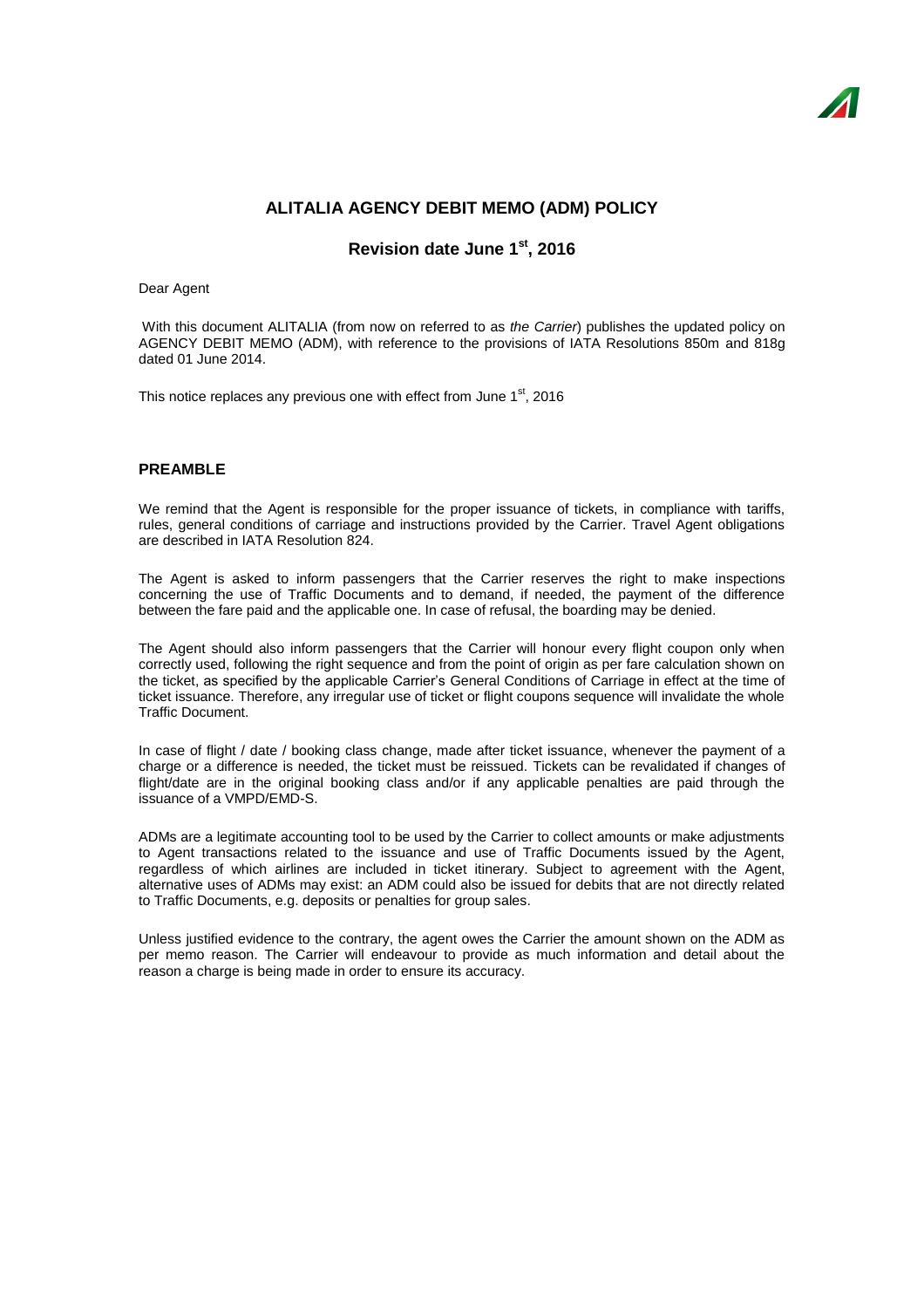The purpose of the audit is to minimize the irregularities in issuing / managing tickets. Therefore, if the volume and types of anomalies are deemed to be above average, the Carrier will agree with the Agent concerned the most suitable solution.

# **ADM ISSUANCE**

ADMs will be processed through the BSP and issued within 9 months of the final travel date or the expiry date of the document, when the final travel date cannot be established.

To adjust incorrectly issued refunds, an ADM may be issued within 9 months of the BSP remittance date on which the document was settled. Any charge due beyond this period will be handled directly between the Carrier and the Agent.

ADMs will be issued for each specific transaction; however, more than one transaction can be included in one ADM if the reason for the charge is the same for the same agent.

If different and unrelated charges apply, more than one ADM may be issued by the Carrier in relation to the same original ticket. For any ADM issued through BSPlink, the date of issue is considered as the date of receipt by the Agent. A daily monitoring of ADMs through BSPlink is highly recommended to the Agents.

The Carrier will provide the e-mail address in the Airline Contact box for each ADM: this address should not be used to start disputes. Any dispute should be handled directly through BSPlink, in order to allow a more efficient and timely management of disputes, indeed.

# **CRITERIA FOR CHARGE**

## **Minimum Amount**

The carrier may set minimum amounts for the issuance of a single ADM depending on the type of controls performed. If differences are lower than the amount mentioned, but related to more transactions of the same kind and with the same memo reason, these differences may be grouped in one single ADM.

### **Administrative Fees**

To cover the cost of the audit process, the Carrier will levy for each ADM an handling fee of **20,00 €** (or equivalent in local currency) identifiable by the MF code (**malpractice fee**). For charges which are lower than the minimum amount, included in one single ADM, the Carrier will apply only once the handling fee. This charge will be reversed only upon full acceptance of the dispute for wrong ADM issuance.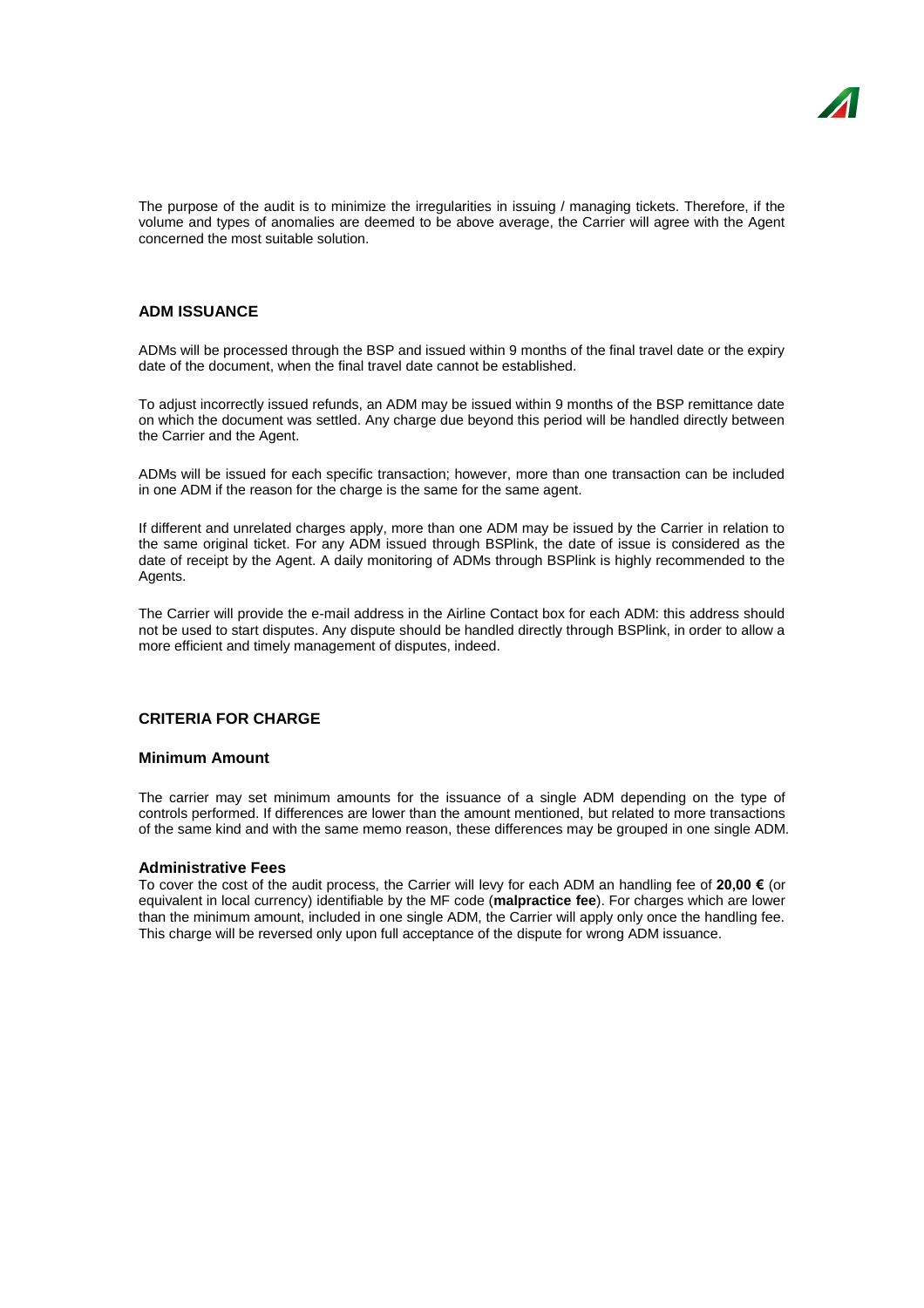# **RESERVATIONS CONTROLS**

The Carrier carries out systematic booking control by paying special attention to any incorrect procedure that may cause malpractice regardless of ticket issuance, for which ADM may be raised.

To avoid ADM, we recommend what follows:

#### *Duplicate booking / dupe segments / alternative segments for the same passenger:*

Do not create duplicate booking for the same passenger and provide to remove any excess segment/booking at the same time of the new one.

#### *Fictitious names / false ticket numbers:*

Do not make reservations with fictitious names, or enter false ticket numbers. Bookings which contain fictitious names or ticket numbers will be screened. Once identified, such a booking is subject to automatic cancellation and a penalty of **50,00 €** (or equivalent in local currency) will be applied per passenger booked.

#### *Training / Testing Bookings:*

While training or testing, use only the testing areas provided by each system. Test bookings will be charged as fake name bookings (**50.00 €** per passenger booked or equivalent in local currency). Agents and GDS shall use Test Environment for training purposes. Creating bookings for training scope using active sell segment status codes is prohibited.

#### *No-Show Bookings :*

Non-ticketed bookings resulting to be No-Show will be charged **50,00 €** per passenger booked (or equivalent in local currency). A noshow booking which contains a ticket which is found to have been voided or refunded will be subject to the charge of "fake ticket number" in addition to the noshow fee.

#### *Waiting lists:*

Remove any excess segment which will not be used in case of confirmation from the waiting list.

#### *Married Segments:*

Agents must never break married segments. Agents that break married segments to the mere scope of gaining access to otherwise unavailable classes will be charged with ADM. In case of married segment violation to gain access, the Carrier will issue ADM and apply the following penalties: **350,00 €** for malpractice fee (or equivalent amount in local currency).

It is considered Married Segment Abuse also the act of booking an O&D in separate availability requested per leg.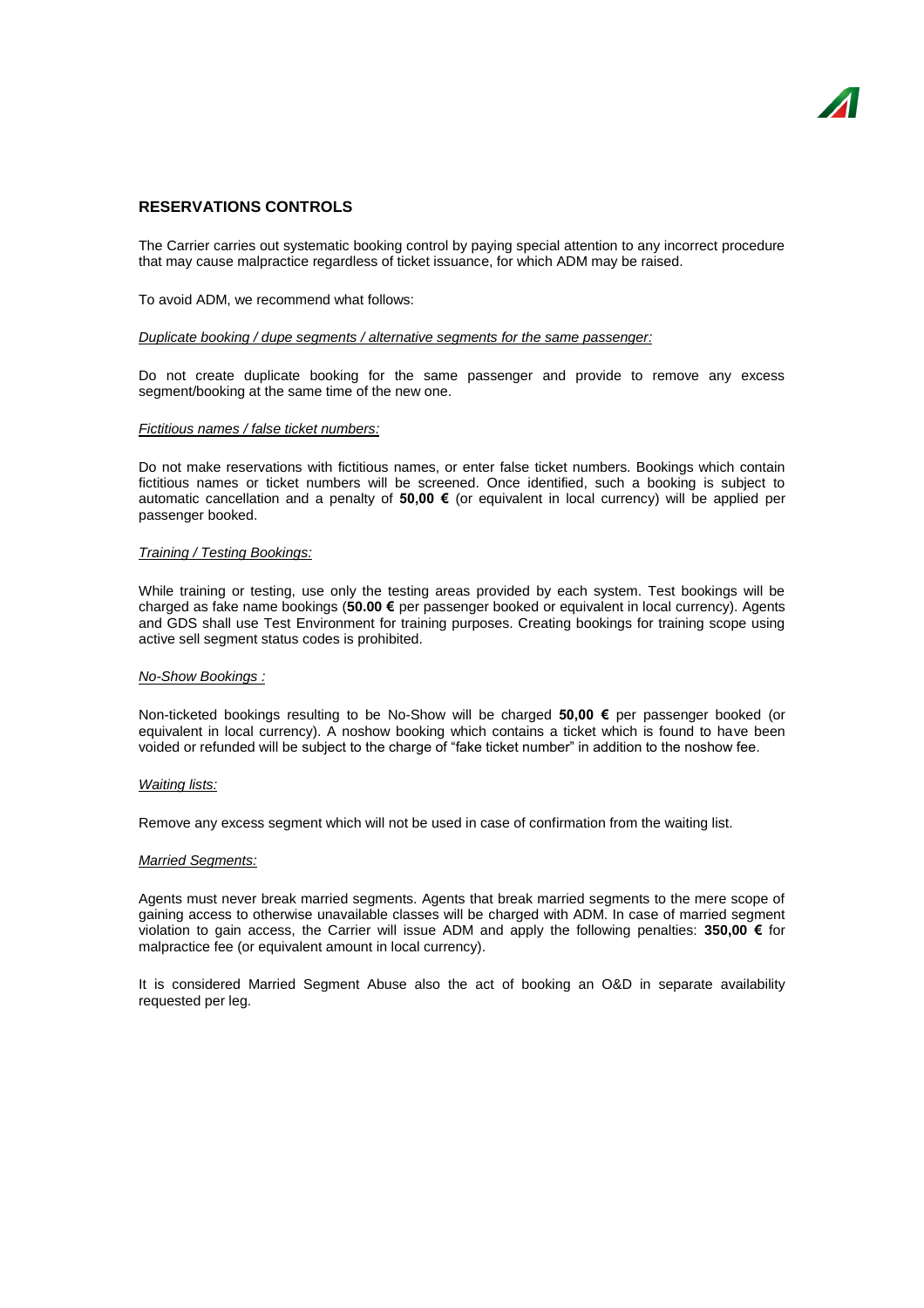#### *Space acquisition on closed booking class:*

Any availability breaching to obtain confirmation in a closed booking class/RBD will be subject to receipt of ADM of **350,00 €** per violation/passenger (or equivalent amount in local currency).

## *Block Space by Individual Bookings:*

No block space allowed by means of many individual bookings instead of the established group procedure. Such bookings are subject to immediate cancellation without previous notice. In case of already ticketed block space reservations, the carrier will apply an ADM of **100,00 €** per each passenger exceeding the regular individual booking amount (10).

#### *Churning:*

Do not make excessive and repeated booking and cancellation with the following purpose:

- Avoiding the application of Ticketing Time Limit
- Forcing the access with input not allowed
- Achieving the CRS productivity target.

Repeated cancelling and rebooking of space is often done to circumvent ticketing time limits. Participating in this activity prevents other agencies from selling available space and ultimately blocks seats from all of our customers. The carrier reserves the right to send ADM of **50,00 €** for each reservation where this repeated cancelling and rebooking actions exceed an acceptable level (5). To avoid debit memos associated with these booking infractions, please refrain from engaging in this activity.

Above fees are applied on all classes on AZ/CT operated flights or code-share flights under AZ/CT flight numbers. The policy aims at offering Agents and Customers a better seat availability by reducing the bookings which are not materialized or are not handled in a proper manner, but are merely blocking valuable seats.

# **GDS EFFICIENCY CONTROLS**

The Carrier shall issue ADM's for specified malpractices on booking procedures on the base of BIDT data sent by GDS.

Granted that the Airline is monitoring the distribution costs to reduce the unproductive segments, (i.e. booked segments not directly involved in the production of a travel document), the violations which will be the cause of an ADM issue are the one specified as follows:

#### *Not cancelled segments (Inactive bookings):*

Segments booked by the Agent and cancelled by the Airline for:

• Ticket Time Limit expired;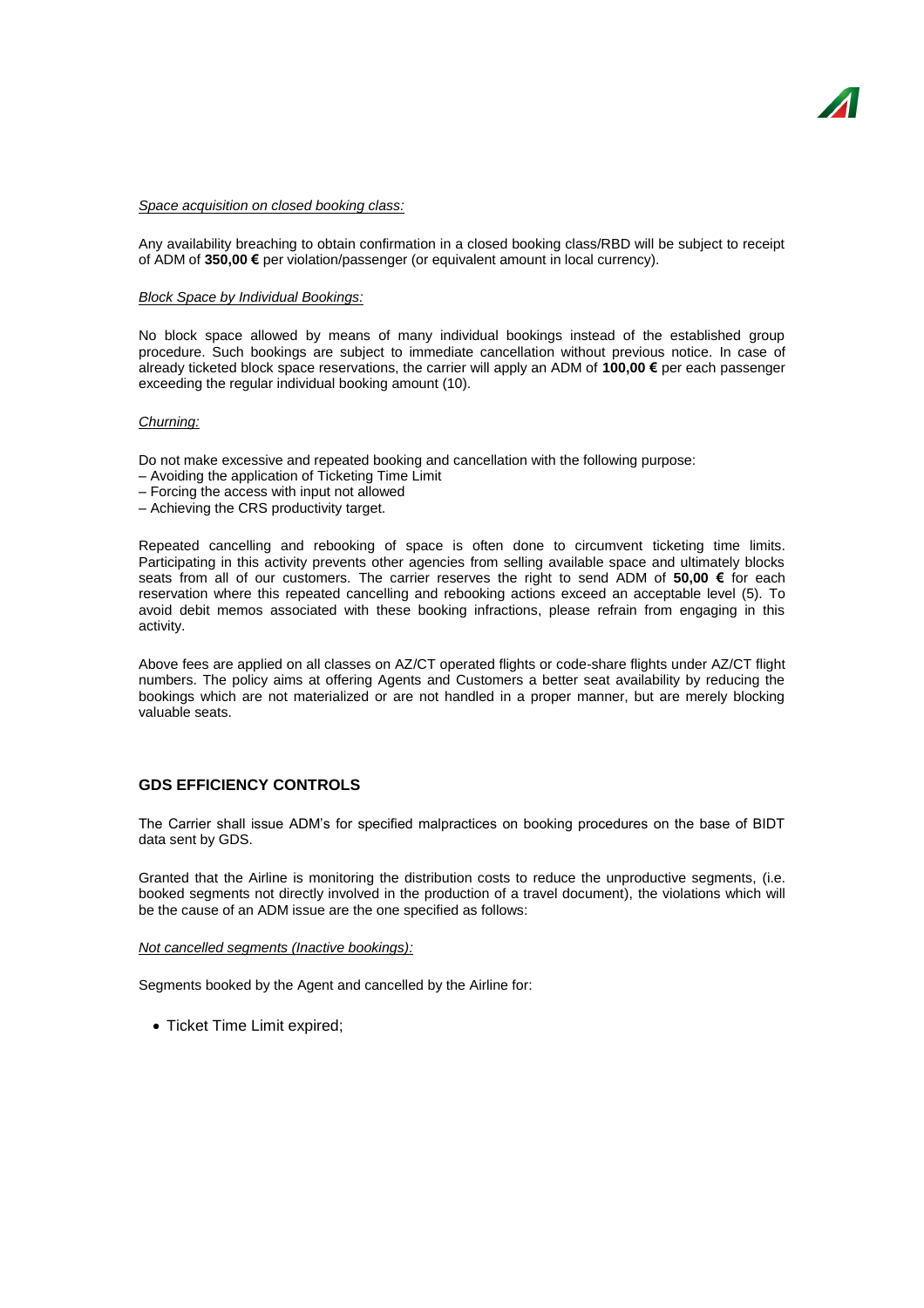- Schedule changes;
- Duplicates;
- Fictitious names or tickets.

When one of the above actions is executed, the Carrier sends notification directly to the original Agent's GDS queue. This notification communicates the change and directs the booking agent to accept the changes in the GDS passenger name record (PNR) and to remove the inactive segments.

Inactive Segment status codes include:

- $\bullet$  HX
- $\bullet$  UC
- UN
- NO

All inactive segments must be removed from the GDS PNR at least **24 hours before departure.** Agents should monitor their queues on a daily basis.

| <b>GDS</b>     | Queue<br>HX | Queue<br><b>UC</b> | Queue<br>UN | Queue<br><b>NO</b> |
|----------------|-------------|--------------------|-------------|--------------------|
| <b>Amadeus</b> | <b>1C1</b>  | <b>1C1</b>         |             | <b>1C1</b>         |
|                |             |                    |             |                    |
| <b>Galileo</b> | 23          | 21                 | 21          | 21                 |
|                |             |                    |             |                    |
| <b>Apollo</b>  | 12          | 0/1/18             | 71          | 0/1/18             |
|                |             |                    |             |                    |
| Worldspan      | ۹           |                    |             |                    |

Please check inputs and queues number with your GDS.

In case of violation of the Policy here published, the Carrier reserves the right to issue a **5,00 €** (or equivalent in local currency) ADM for each passenger/segment held in the certified malpractice. ADM will not be issued for amounts less than **20,00 €**.

## *Passive Segments:*

Passive segments are only permitted for ticketing purposes.

They must match an existing booking created by:

- Group reservations;
- Individual bookings created by the Carrier;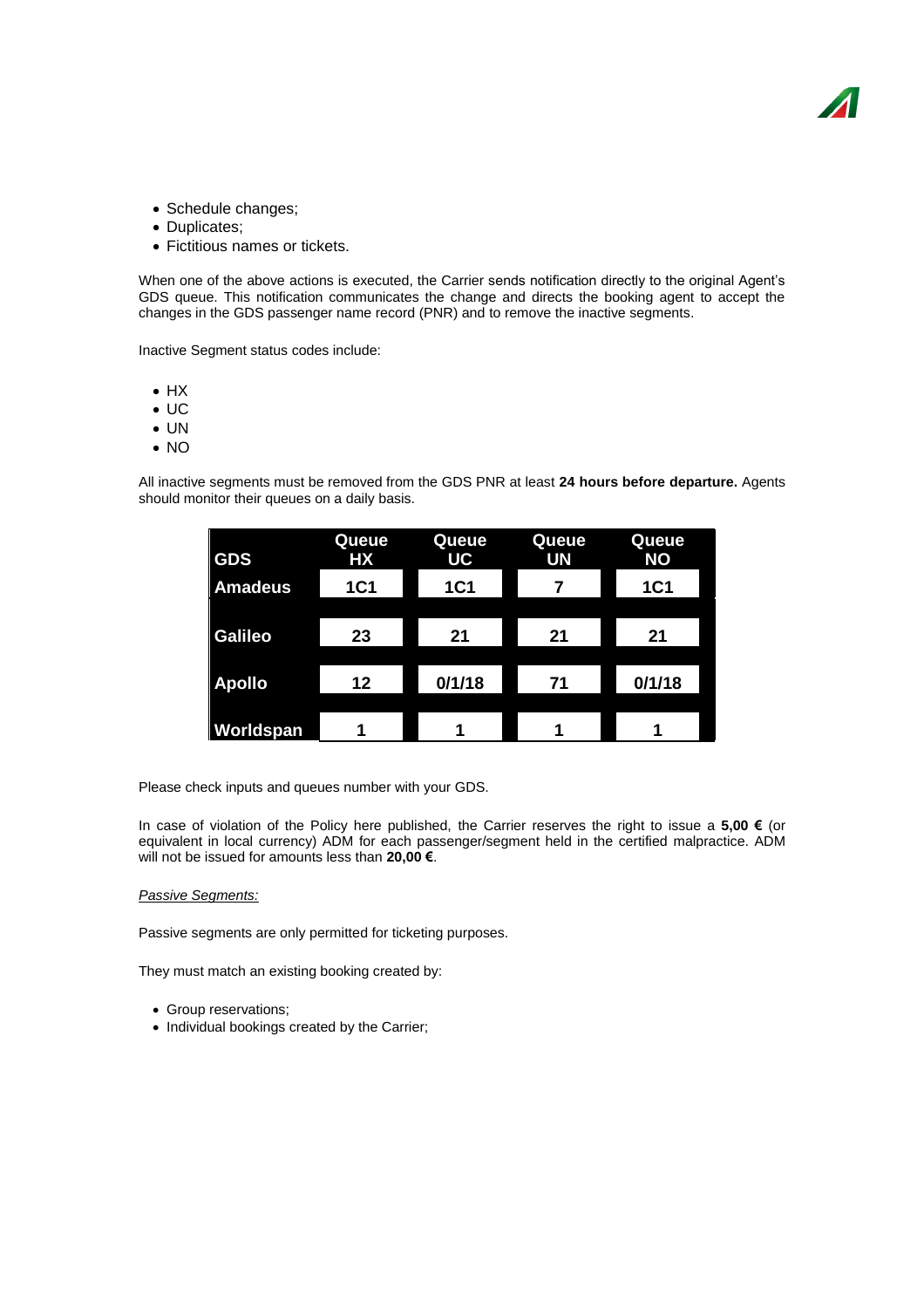• Individual bookings created by other Agents.

They will be considered forbidden and will cause an ADM issue if they have been generated:

- by the same Agent creating the active reservation;
- for an administrative scope.

In case of violation of the Policy here published, the Carrier reserves the right to issue a **5,00 €** (or equivalent in local currency) ADM for each passenger/segment held in the certified malpractice. ADM will not be issued for amounts less than **20,00 €**.

# **ISSUE, REISSUE, REVALIDATION AND REFUND TICKETS CONTROLS**

Following controls will be carried out by the carrier to ensure adherence to internal and industry policies. Penalty ADM, for a minimum amount of **8,00 €** per single ADM, shall be raised in case of discrepancies.

- Issue/Reissue/Refund Fare calculation
- Minimum/Maximum Stay
- Booking Class/Class of Travel
- Advance Purchase requirements
- Issue/Reissue/Refund Tax calculation
- Routing/Flight requirements
- Stopover & Transfers
- Open Jaws
- Seasonality/Travel Restriction/Blackout
- Combination for Fares & Carriers
- Joint Fare violation of other Airline and Airlines partner Joint Fares
- IATA fare construction
- Non-refundable Fare
- Group Fares
- YR Surcharges
- Change Fee/Reissue/Cancellation Fee/Refund Charges
- Issue/Reissue/Refund Commission
- Child/Infant/Other discounts
- Missing or incorrect Tour Codes/Sanction Codes/Waiver Codes/Discount Code
- Expiry of fare/ticket
- Expired tickets reissued
- Dual utilization of coupons
- Any conditions/Rules/Charges covered under contracts/Deals/Sanctions/Fares
- Out of sequence
- Original ticket details not reported in re-issued ticket
- Endorsement restrictions
- No Show Charges
- Conversion Rates
- Refund of partly used ticket
- Conjunction ticket refunded separately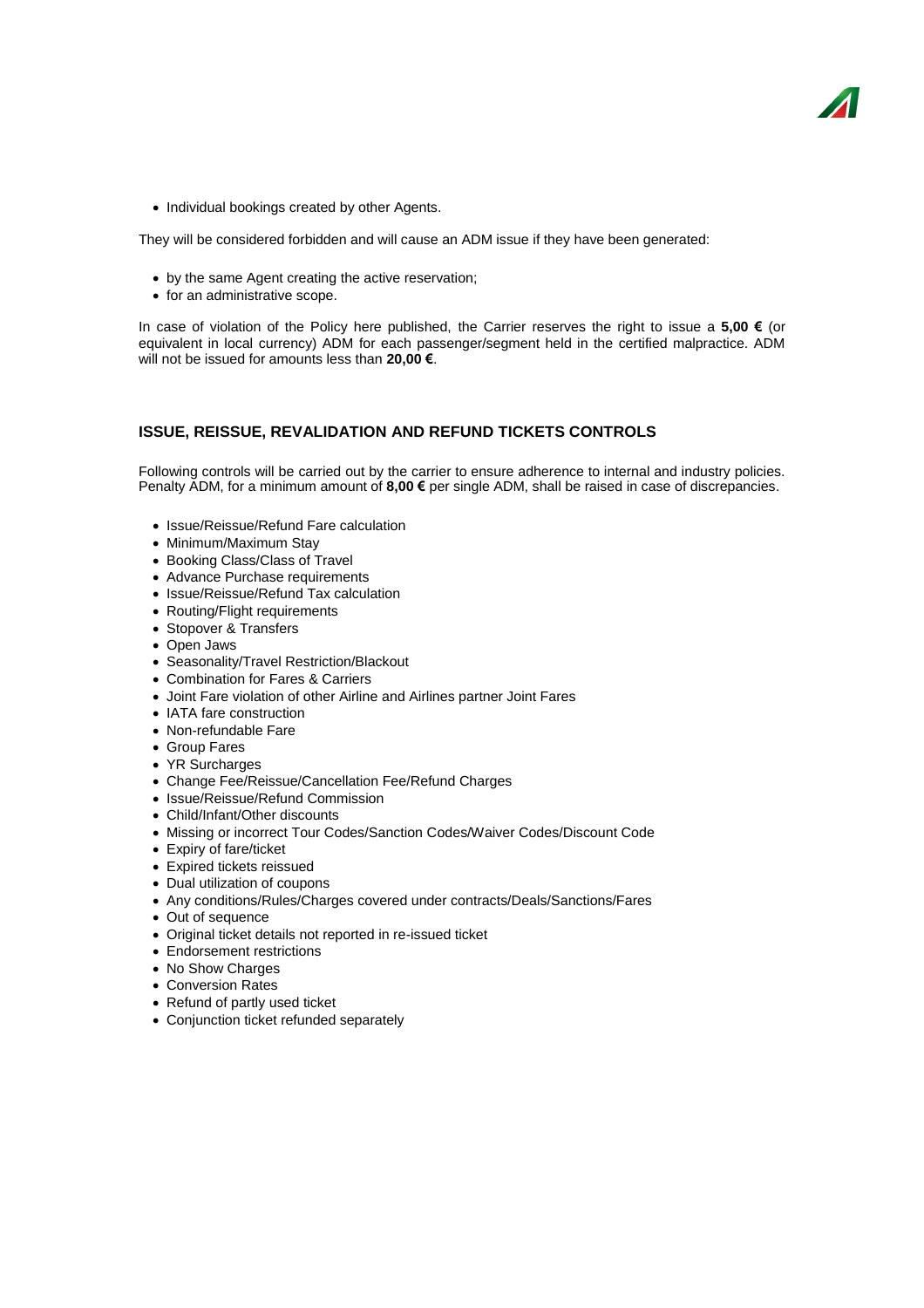- Duplicate refunds
- Ticket refund validity
- Correct original airline
- Form of Payment
- Credit Card Refunds
- Credit Card charge back
- Credit Card fraud
- Sales not reported
- Utilization of tickets reported as VOID
- RBD abuse
- Any incorrect Ticketing
- Baggage allowance

The Carrier will charge the lower or missing collection of fare, taxes, fees, charges, rbd violation, comparing them to the applicable amounts in effect on the date of ticket issue or reissue. In case of incorrect application of the tariff (e.g. booking class abuse), the difference will be calculated to the next applicable fare, considering the whole ticket itinerary.

The proper applicable fare basis, tour code, ticket designator, corporate information (if any) should always be shown on the ticket. Taxes, fees, charges should not be merged into a single tax code, either on the ticket nor the refund. In case of wrong issuance, even if the amount collected was correct and the dispute approved, the Carrier will keep the administrative fee of **20,00 €** (or equivalent amount in local currency), to cover the costs incurred for ADM issuance, due to the wrong compilation of the ticket by the agent.

In case of wrong or omitted baggage allowance or of unjustified Piece Concept applied, an ADM will be sent, according to the following amounts:

| <b>Malpractice type</b>                     | <b>Domestic</b><br><b>Itinerary</b> | <b>International</b><br><b>Itinerary</b> | Intercontinental<br><b>Itinerary</b> |
|---------------------------------------------|-------------------------------------|------------------------------------------|--------------------------------------|
| Wrong baggage – adult/child                 | 50,00 €                             | 50,00 €                                  | 100,00 €                             |
| Omitted baggage - adult / child             | 50,00 €                             | 50,00 €                                  | 50,00 €                              |
| Wrong or omitted baggage allowance – infant | 25,00 €                             | 25,00 €                                  | 40,00 €                              |

In case of use of VMPD/MCO it is mandatory to enter the number of that document into the endorsement box of every reissued ticket. In case of use of EMD-S, it is mandatory to enter the conjunction ticket number into the EMD-S document. The VMPD/EMD-S/MCO must be correctly filled in all part. In case of wrong compilation or omitted document number, the Company will debit a fee of **25,00 €** (or equivalent amount in local currency) in additional to a malpractice fee of **20,00 €**. The same amount will be applied to tickets issued without the respect of all issue/reservation rules of the fare construction (for example without the MCT).

Concerning Refund for medical reason, it has to be certificated to the Carrier.

The exchange rate will be recalculated.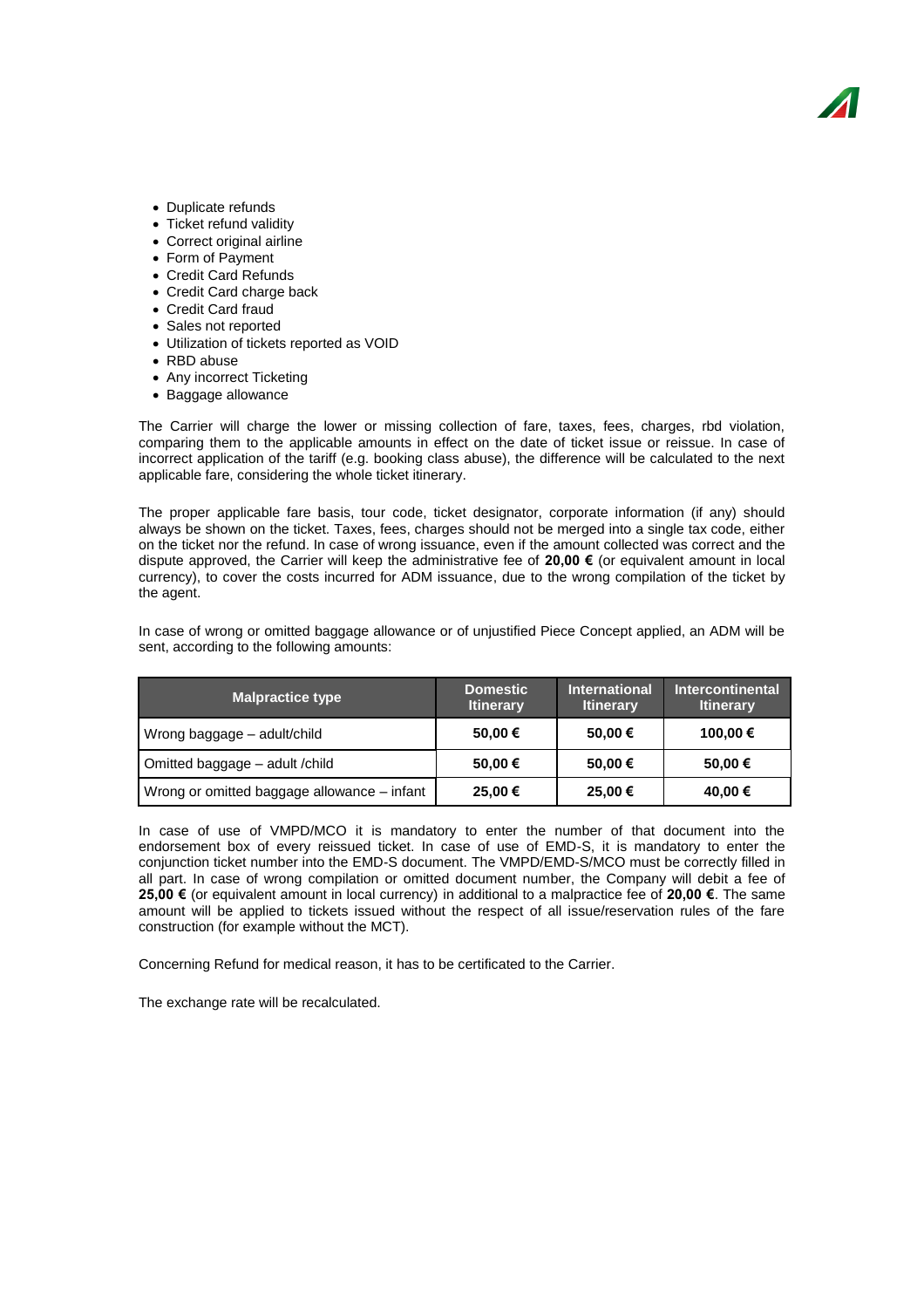## **STATION CONTROL**

Alitalia reserves the right to make inspections at the Airport to verify the respect of Fare Rules, the carriers General Conditions of Carriage, the use of Traffic Documents and to demand, if needed, the payment of the difference between the fare paid and the applicable one. In case of refusal, the boarding will be denied.

The Agent is responsible for the proper issuance of tickets, in compliance with tariffs, rules, fare basis/ticket designators, tour codes, baggage allowance, General Conditions of Carriage etc. and he has also the responsibility to inform the passenger accordingly.

The Agent is also obliged to check the passenger's eligibility for typological fares (e.g. Seaman, Resident, Government) or Tour-Operator fares, before issuing a ticket and to inform the passenger that the proof of eligibility may be requested by the Airline at any time. In case of established ineligibility, the Airline has the right to settle with the customer. ADM can be sent in case of responsibility of the Travel Agent (e.g: in case of passengers holding tickets with special Tour Operator Fares without being eligible to travel with such Fares).

Especially concerning Tour Operator fares when passenger is not eligible for check-in an ADM will be sent to a Travel Agent as follows:

- National: **90,00 €** for Ticket + **20,00 €** for malpractice fee
- International: **140,00 €** for Ticket + **20,00 €** for malpractice fee
- Intercontinental: **200,00 €** for Ticket + **20,00 €** for malpractice fee

The Agent is also obliged to warn passengers that the Carrier will honour every flight coupon only when correctly used, following the right sequence and from the point of origin as per fare calculation shown on the ticket, according to the General Condition of Carriage (Art. III). Therefore, any irregular use of ticket or flight coupons sequence will invalidate the whole Document.

Finally, the Agent has the responsibility to inform customer that at any time, customer could be charged the fare difference (plus change fee, if applicable,) between the paid itinerary and the effective one if there is a discrepancy between effective and paid itinerary (all in accordance with the Fare Rules).

## **ADM DISPUTE**

The Agent shall have a maximum of 15 days (RESO 850m 01jun14) from receipt (=issuance) of ADM to examine and dispute the ADM via BSPlink before it is submitted for settlement to BSP ("Latency Period").

When logging a dispute the Agent will provide the reason for dispute and the contact details (e-mail address and/or phone numbers) for any clarification or supporting information needed. Failure to provide the reason for dispute will lead to rejection of the dispute.